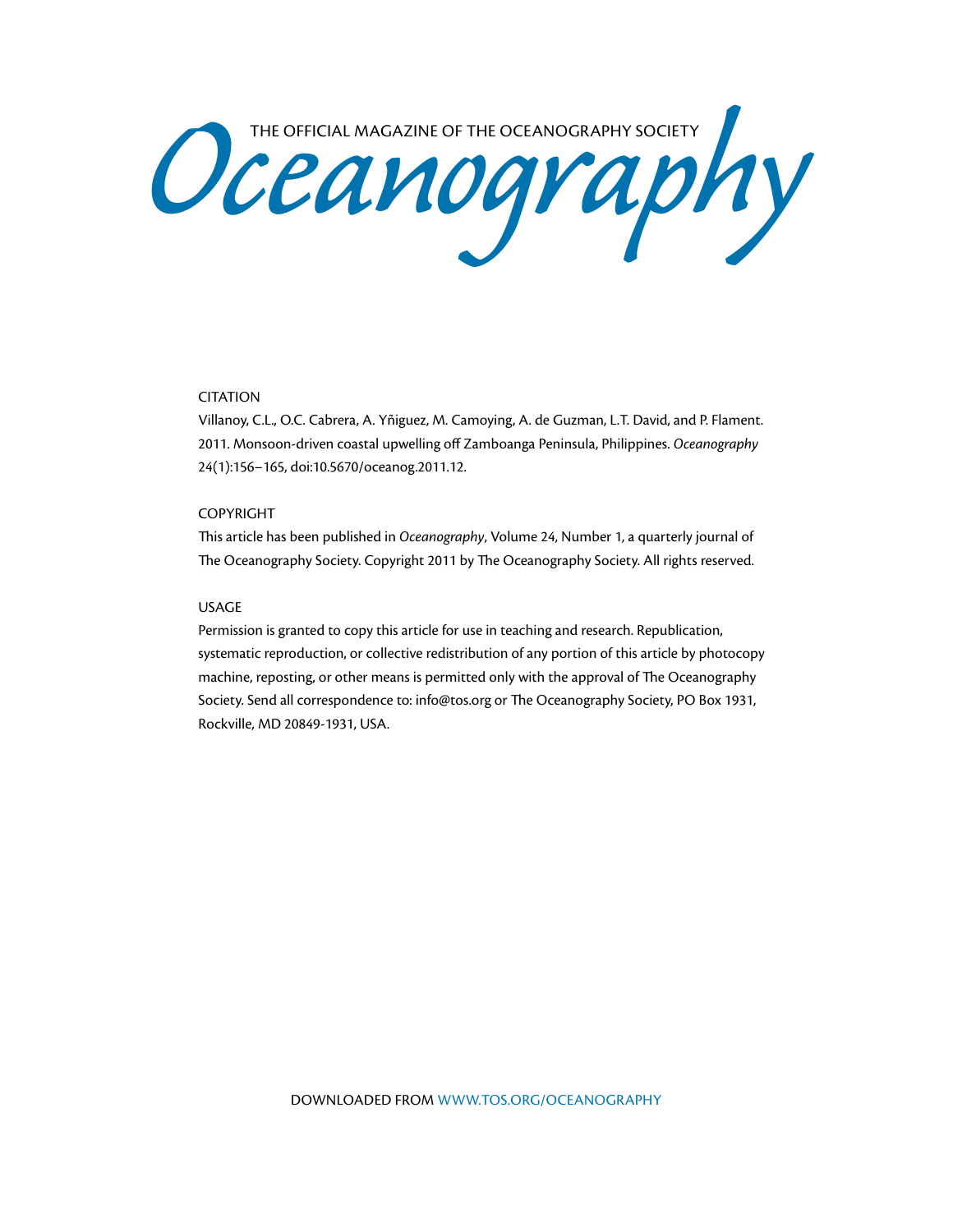BY CESAR L. VILLANOY, OLIVIA C. CABRERA, ALETTA YÑIGUEZ, MARIANNE CAMOYING, ASUNCION DE GUZMAN, LAURA T. DAVID, AND PIERRE FLAMENT

# Monsoon-Driven Coastal Upwelling

Off Zamboanga Peninsula, Philippines

Cooler temperatures and elevated chlorophyll *a*, indicative of upwelling, are observed off the coast of Zamboanga Peninsula, Philippines. This upwelling is driven primarily by offshore Ekman transport as the northeast monsoon winds blow parallel along the coast of Zamboanga, with enhancement of positive wind stress curl due to the land's frictional retarding force. Analysis of sea surface temperature time series reveals interannual variations in upwelling, with weakening during the 2007/2008 La Niña and strengthening during the 2006/2007 El Niño. Upwelling areas are known as productive and biologically rich, and the Zamboanga upwelling supports a thriving sardine fishery in the southern Philippines. Sardine landing data correlate remarkably well with monthly chlorophyll values during 2009–2010. Despite the prevailing notion that La Niña causes strengthening of the monsoon-driven upwelling, long-term fisheries production data for Zamboanga demonstrate a decrease in fish catch due to weaker upwelling during the 1999/2000 and 2007/2008 La Niñas. Interannual variations in upwelling, phytoplankton productivity, and sardine catch suggest that interannual El Niño-Southern Oscillation variations can affect the small Zamboanga Peninsula pelagic fishery.

## **INTRODUCTION**

The Philippine Archipelago consists of more than 7000 islands in a variety of shapes and sizes. Between-island bathymetry is complicated, consisting of narrow shelves, steep slopes, and deep basins connected by shallow sills. Ocean circulation here is a result of complex interaction between the bathymetry, the seasonally reversing monsoons, and the tidal and nontidal circulation between the South China Sea and the western Pacific (Wang et al., 2008; Han et al., 2009; Gordon et al., 2011).

The dominant wind system over the Philippines is the Asian monsoon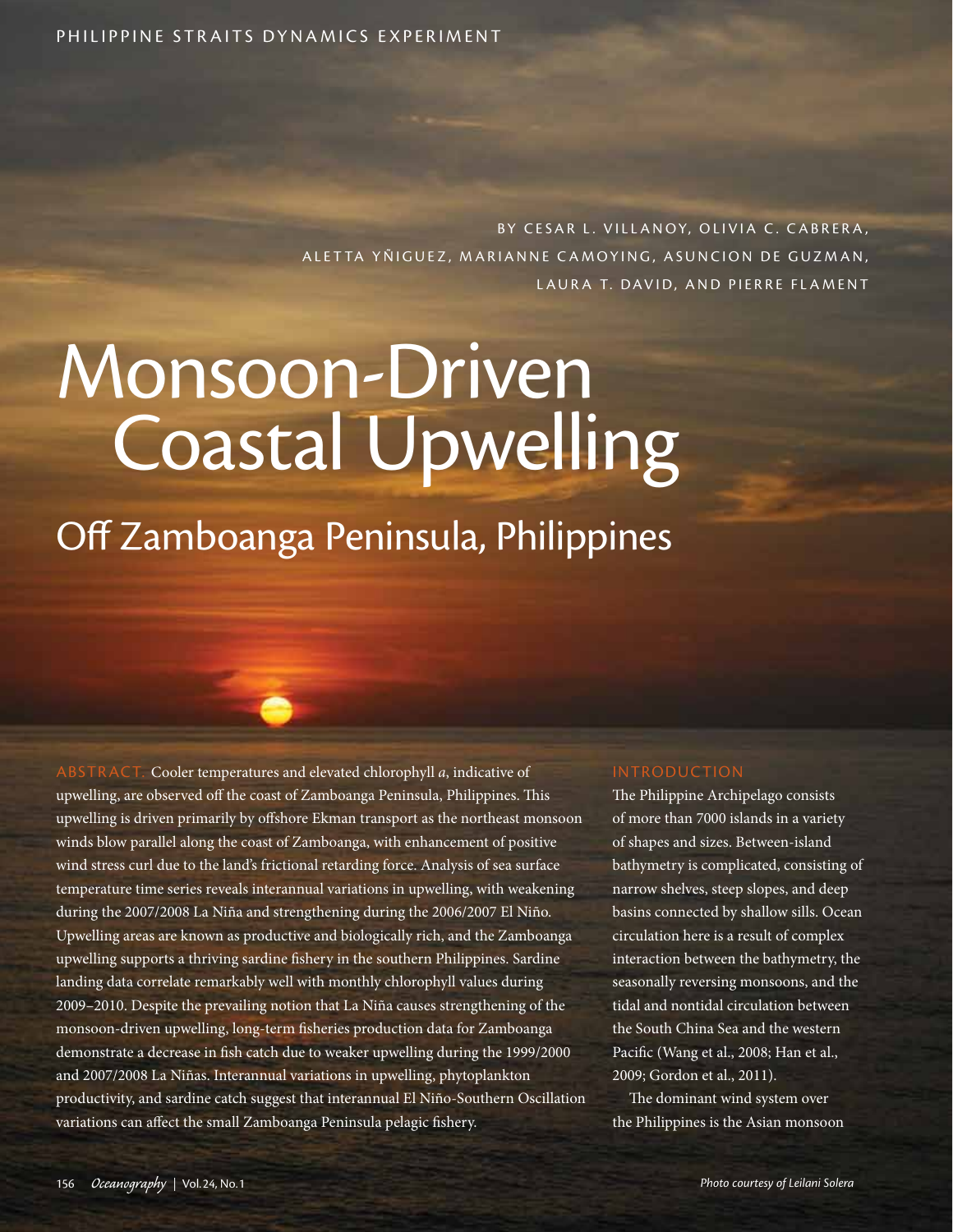that blows from the northeast between December and March and from the southwest between June and October (Wang et al., 2001). Monsoonal winds forced through the complicated topography can give rise to lee eddies and wind stress curl zones, particularly during monsoon surges (Pullen et al., 2008, 2011). Winds blowing through gaps between islands can induce upwelling and downwelling along the leeward sides of the islands (Chavanne et al., 2002). Interestingly, most of these features in the Philippines occur only during the northeast monsoon (NEM; Wang et al., 2006; Pullen et al, 2008), probably because warmer surface temperatures during the southwest monsoon increase near-surface stratification. The stronger winds and cooler temperatures during NEM can enhance convective mixing, resulting in elevated chlorophyll signals in many areas around the country, as seen from satellite ocean color data (Wang, et al., 2006; Peñaflor et al., 2007).

Zamboanga Peninsula forms the northwest coast of the island of Mindanao (Figure 1). The coast is oriented northeast-southwest, similar to the axis of the monsoon winds. Thus, when the northeast monsoon blows, conditions become favorable for Ekman transport directed away from the shoreline. In addition, upwelling along this shelf can be enhanced by wind stress curl induced by the frictional retarding force of the land. Both types of processes contribute to upwelling in most shelf systems, even along a relatively straight coast such as California (Pickett and Paduan, 2003; Capet et al., 2004). In fact, off the central and southern California coast, wind stress curl is believed to

account for 60–80% of total annual upwelling transport (Rykaczewski and Checkley, 2008).

The objective of this paper is to describe upwelling off Zamboanga Peninsula and to make use of satellite sea surface temperature (SST) and chlorophyll *a* distributions as proxies to determine interannual upwelling variability. We also briefly discuss the relationship of upwelling and recent local sardine fishery trends, as well as upwelling variability.

## Upwelling Mechanism and Variability

Dipolog Strait is 42-km wide and is located between Mindanao and Negros islands. The sill lies at  $\sim$  470 m (Gordon et al., 2011) and serves as the boundary between the Sulu and Bohol seas (Figure 1). The northern coast of Zamboanga Peninsula is west of this strait. The coastline is oriented

northeast/southwest, with sharp coastline bends at about 122°E and 123°E. The shelf is generally narrow, with the 200-m isobath located about 4–10 km from the coast. The shelf 's widest part is to the west of a small cape at 122°40'E that protrudes about 2 km offshore.

During the northeast monsoon, the wind vector is directed toward the southwest, approximately parallel to the shelf (Figure 2), promoting offshore Ekman transport (Pond and Pickard, 1983) and coastal upwelling to replace the displaced surface water. Coastal upwelling is evident from the SST field along the Zamboanga coast during the upwellingfavorable NEM season (Figure 2). The seasonal SST variation is large (4–5°C) compared to the cross-shelf temperature gradient (nearshore SST is about 1°C cooler than offshore SST). This crossshelf gradient is consistent throughout the NEM months, indicating that the



Figure 1. Map of the Zamboanga Peninsula shelf area showing bathymetry. *Data from Smith and Sandwell (1997)*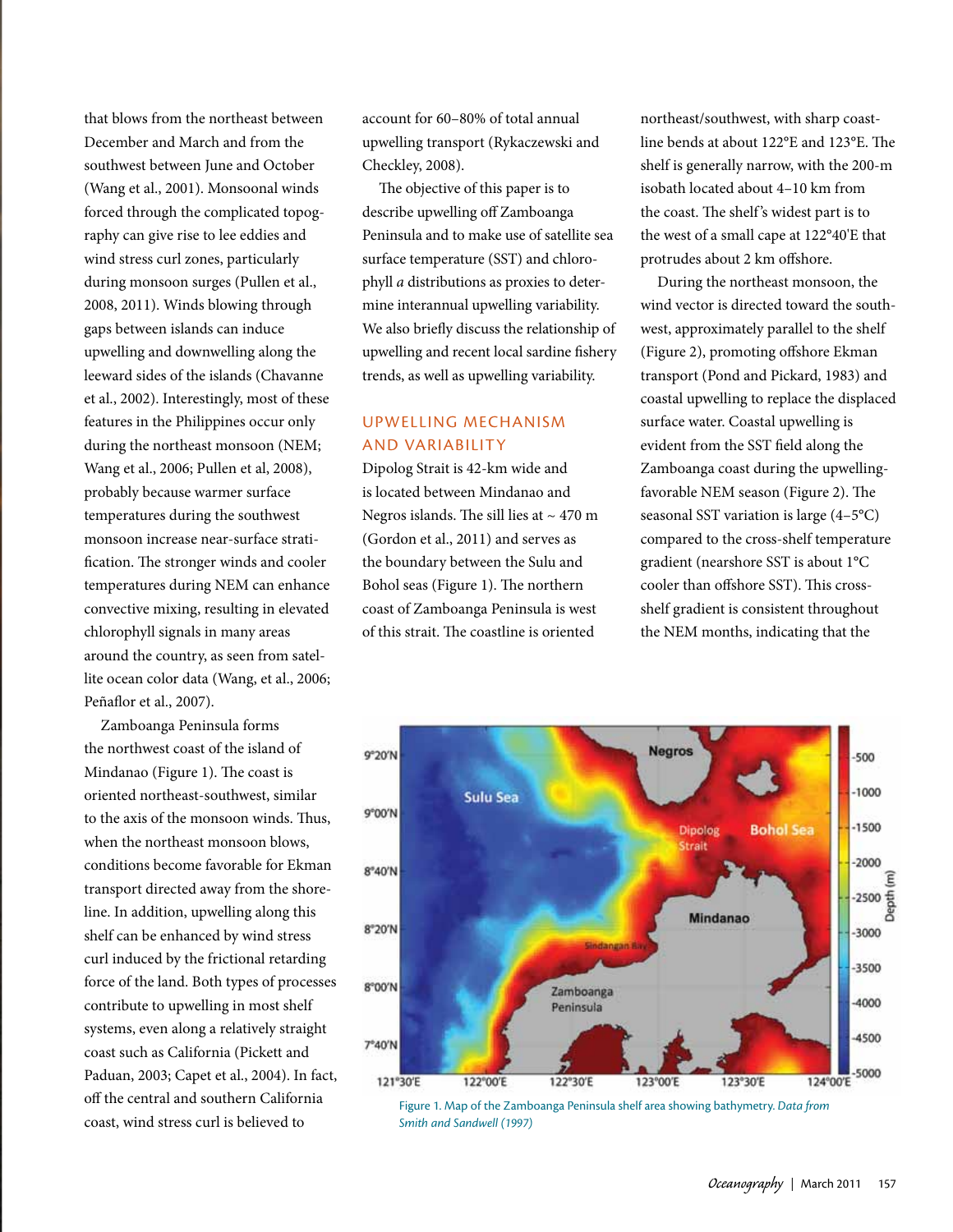

Figure 2. QuikSCAT monthly mean wind stress (in N  $m^{-2}$ ) and mean sea surface temperature (SST; in °C) for February/northeast monsoon (left) and July/southwest monsoon (right). Monthly SST was calculated from Pathfinder SST for the period 1985–2009.

lower nearshore SST is not due to seasonal variation in surface heat flux alone. The negative temperature anomalies adjacent to the coast extend about 30 km from the coast.

Wind stress curl is another mechanism that can drive upwelling. Unfortunately, because no weather station data are available for this area, the only sources of wind data are

satellite measurements (e.g., the National Aeronautics and Space Administration's Quick Scatterometer [QuikSCAT] and the Advanced Scatterometer [ASCAT] instrument), which are too coarse to provide wind stress curl information within 50 km of the coast. Alternatively, we may use model winds from regional atmosphere models such as the Coupled Ocean/Atmosphere Mesoscale

**Cesar L. Villanoy** *(c.villanoy@gmail.com) is Professor, Marine Science Institute, University of the Philippines Diliman, Quezon City, Philippines.* **Olivia C. Cabrera** *is a PhD candidate at the Marine Science Institute, University of the Philippines Diliman, Quezon City, Philippines.* **Aletta Yñiguez** *is Assistant Professor, Marine Science Institute, University of the Philippines Diliman, Quezon City, Philippines.* **Marianne Camoying** *is a Research Assistant at the Marine Science Institute, and a Master of Science candidate at the Institute of Environmental Sciences and Meteorology, University of the Philippines Diliman, Quezon City, Philippines.* **Asuncion de Guzman** *is Professor, Mindanao State University, Naawan, Misamis Oriental, Philippines.* **Laura T. David** *is Professor, Marine Science Institute, University of the Philippines Diliman, Quezon City, Philippines. Pierre Flament is Professor, Department of Oceanography, University of Hawaii, Honolulu, HI, USA.*

Prediction System (COAMPS)<sup>1</sup>. Model winds of the Philippine Archipelago using COAMPS show the same general features as QuikSCAT wind fields (Pullen et al., 2008).

With COAMPS, it is possible to compute both alongshore wind stress and wind stress curl close to the coast. Figure 3 shows a map of the February 2008 mean wind stress and wind stress curl fields. Note that all along the northern coast of Zamboanga Peninsula, the wind stress curl is positive, most likely due to frictional retardation by land. The maximum positive curl values are found off coastline bends (near 122°N and 123°N) and may contribute to upwelling transport in these areas. In the California and Benguela upwelling systems, bands of positive wind stress are believed to be important in shaping the upwelling systems (Fennel, 1999; Capet et al., 2004). The curl band also forces a downwind surface flow under the maximum wind axis and an inshore upwind countercurrent (Fennel, 1999). Similar offshore downwind and nearshore upwind flows were observed using underway acoustic Doppler current profiler (ADCP) data during the December 2007 Joint US/Philippines Cruise and the March 2009 Intensive Observational Period cruise (IOP-09), but these flows were absent during IOP-08 in January.

Upwelling interannual variability was examined by using empirical orthogonal function (EOF) analysis of monthly 4-km resolution Pathfinder SST data

<sup>&</sup>lt;sup>1</sup> COAMPS or Coupled Ocean/Atmosphere Mesoscale Prediction System (COAMPS) is a regional weather prediction model used operationally by the US Navy and developed by the Marine Meteorology Division of the Naval Research Laboratory, Monterey, CA.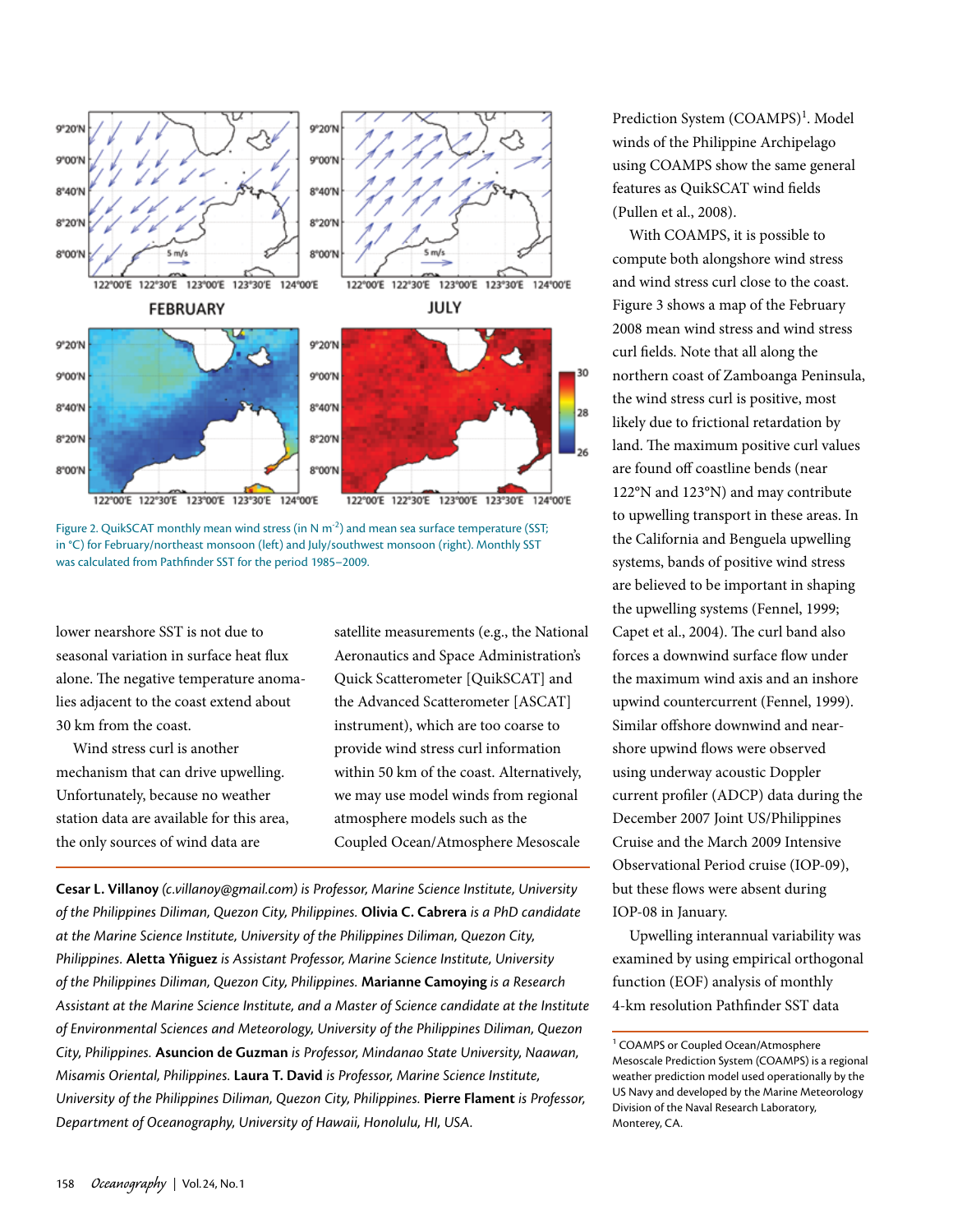(http://data.nodc.noaa.gov/opendap/ pathfinder). The seasonal SST range is about 4–5°C, while the surface SST signal associated with upwelling is only about 1°C cooler than offshore ambient temperatures. In order to highlight horizontal temperature gradients and at the same time remove the seasonal signal, the spatially averaged temperature was subtracted from the monthly SST data before EOF analysis. Figure 4 shows the result of the analysis. Only the first mode is described as it contributes 23% of the variance, while the contributions of the succeeding modes are too small to be significant. The spatial pattern of the first mode is associated with the crossshelf temperature gradient off the coast of Zamboanga Peninsula (Figure 4, top panel). The temporal variation of this mode shows that upwelling conditions (negative values) prevail mostly during the NEM months and vary at interannual time scales (Figure 4, middle panel). The bottom panel in Figure 4 shows the time series of the Multivariate El Niño-Southern Oscillation (ENSO) Index (MEI; Wolter and Timlin, 1993, 1998) for the same time period. Negative MEI values represent the cold (La Niña) phase of ENSO, while positive values represent the warm phase (El Niño). The occurrences of negative values of the Mode 1 temporal variation, associated with stronger cross-shelf SST gradients and upwelling, coincide with El Niño events (e.g., the 1987/1988 El Niño, the series of weak El Niño events in the early 1990s, 1997/1998, 2002–2005, and 2007/2008). Comparison of the MEI time series with the temporal variation of the first EOF mode shows an inverse relationship  $(r = -0.43)$  significant at  $p < 0.05$ .

The EOF analysis suggests that the



Figure 3. Mean wind stress (in N m<sup>-2</sup>) and wind stress curl (in N m<sup>-3</sup>) during February 2008 from the COAMPS model of the Philippine seas (Pullen et al., 2008).

general response to ENSO is lower SST (stronger upwelling) during El Niño and higher SST (weaker upwelling) during La Niña. This result appears to be counterintuitive because La Niña (El Niño) is often associated with stronger (weaker) winter monsoon winds (Webster et al., 1998; Wu and Chan, 2005). In the adjacent Bohol Sea, a similar pattern observed between the variability of chlorophyll *a* and ENSO is attributed by Cabrera et al. (2011) to the formation of a barrier layer due to the low-salinity surface layer produced by increased precipitation during La Niña. The same mechanism appears to modulate Zamboanga Peninsula upwelling. Rainfall anomalies derived from precipitation estimates using Tropical Rainfall Measuring Mission (TRMM) data from the area bounded by 8°–8°30'N and 122°15'–123°E are more positive during La Niña and more negative during

El Niño (Figure 5). The rainfall anomalies were negatively correlated to MEI  $(r = -0.73$  and statistically significant at p < 0.05). Field observations from the IOP-08 and IOP-09 cruises were consistent with these findings. Conductivitytemperature-depth (CTD) data off the Zamboanga coast show lower surface salinities, and consequently density, during January 2008 compared to March 2009 (Figure 6, top panel).

The upwelling was also evident from underway data for March 2009. The shelf area was cooler and had higher chlorophyll *a* concentration compared to offshore values (Figure 6, bottom panel). Because of higher salinity shoreward, the higher chlorophyll concentration is unlikely to be fed by nutrients coming from river runoff, but rather from upwelling of more nutrient-rich water from below the surface.

The weaker upwelling during the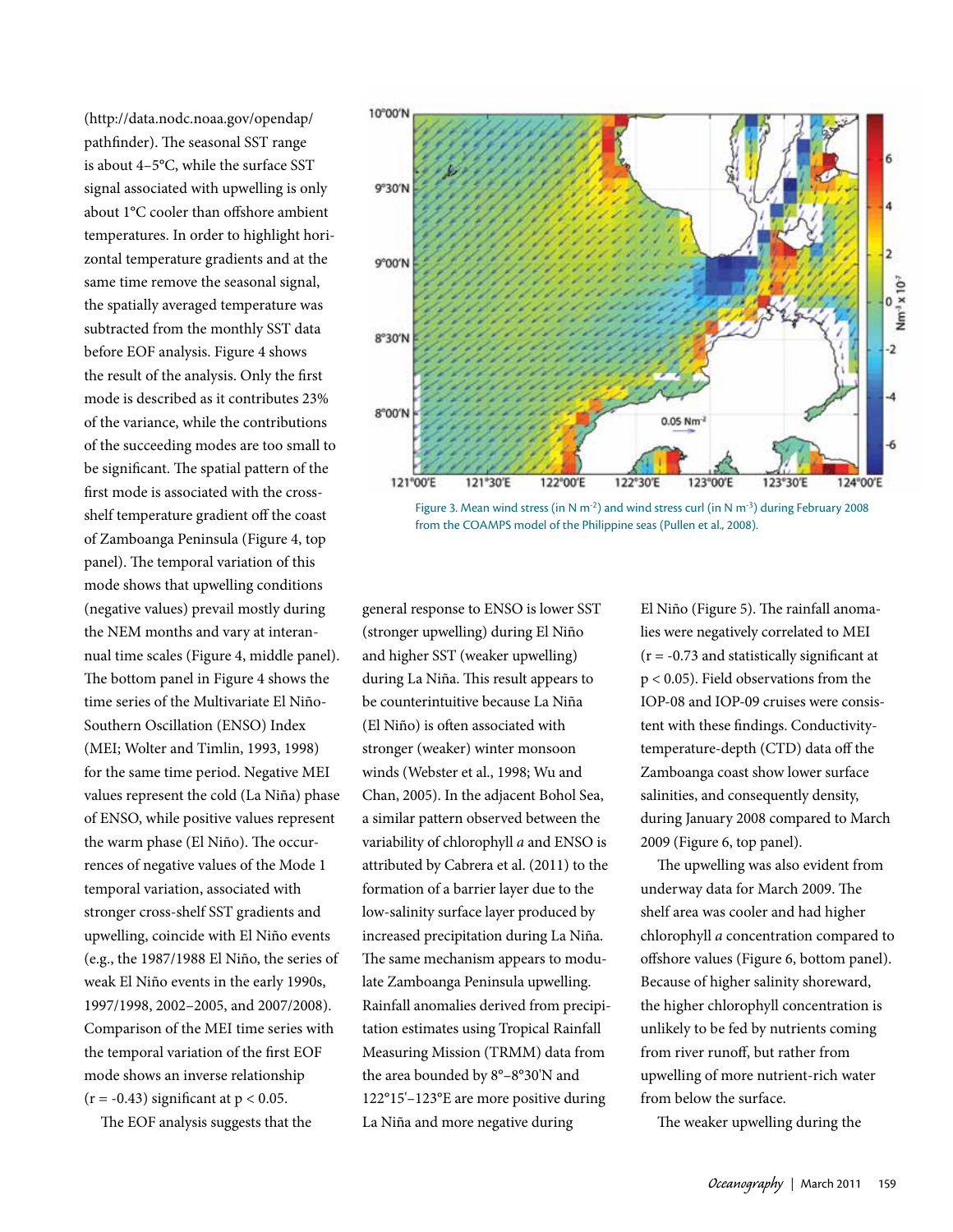2007/2008 La Niña may also be related to the weakening of the prevailing winds during the 2007/2008 NEM season. However, unlike rainfall, the seasonal QuikSCAT wind anomalies from January 2000 to October 2009 for the area off the Zamboanga shelf did not show a clear relationship with ENSO events.

## **CONSEQUENCES** of Upwelling

Because algal blooms and an increase in primary production are some of the consequences of upwelling, chlorophyll *a* pigment concentrations measured from satellites are good tracers for upwelling, particularly in the tropics where the temperature differences between

upwelled and ambient surface waters are small. Chlorophyll concentrations vary seasonally, with the highest surface concentrations occurring during the NEM months. EOF analysis of monthly chlorophyll images (2003–2009) with the spatially averaged concentration removed show the highest concentration at the shelf and a decrease offshore up to more than 50 km from the coast (Mode 1 accounting for 65% of the variability). The temporal pattern of the first EOF peaks during the first quarter of the year is consistent with upwelling induced by NEM winds. It is interesting to note that the results of the EOF analysis of chlorophyll yielded a more significant dominant mode than the EOF analysis

of SST (65% variance explained for chlorophyll *a* and only 23% for SST). This is an indication that the upwelling signal is much more evident in remotely sensed chlorophyll than in remotely sensed SST. Udarbe and Villanoy (2001) earlier reported the lack of manifestation of upwelling in the SST signal.

The most dramatic change in chlorophyll concentration since 2002 occurred during the NEM seasons of 2006/2007 and 2007/2008. The former was an El Niño year and surface chlorophyll concentrations were among the highest since 2002, while the latter was a La Niña year and chlorophyll concentrations off Zamboanga Peninsula were among the lowest (Figure 7).



Figure 4. Distribution of the first empirical orthogonal function mode calculated from Pathfinder monthly SST data (top) and its temporal variation (middle). Negative values (blue bars) of the SST temporal distribution represent a positive cross-shelf SST gradient (e.g., upwelling condition). The bottom graph shows the Multivariate El Niño-Southern Oscillation (ENSO) Index (MEI). Positive (negative) MEI values indicate El Niño (La Niña) conditions. Correlation between SST temporal distribution and MEI ( $r = -0.43$ ) is significant at  $p < 0.05$ .

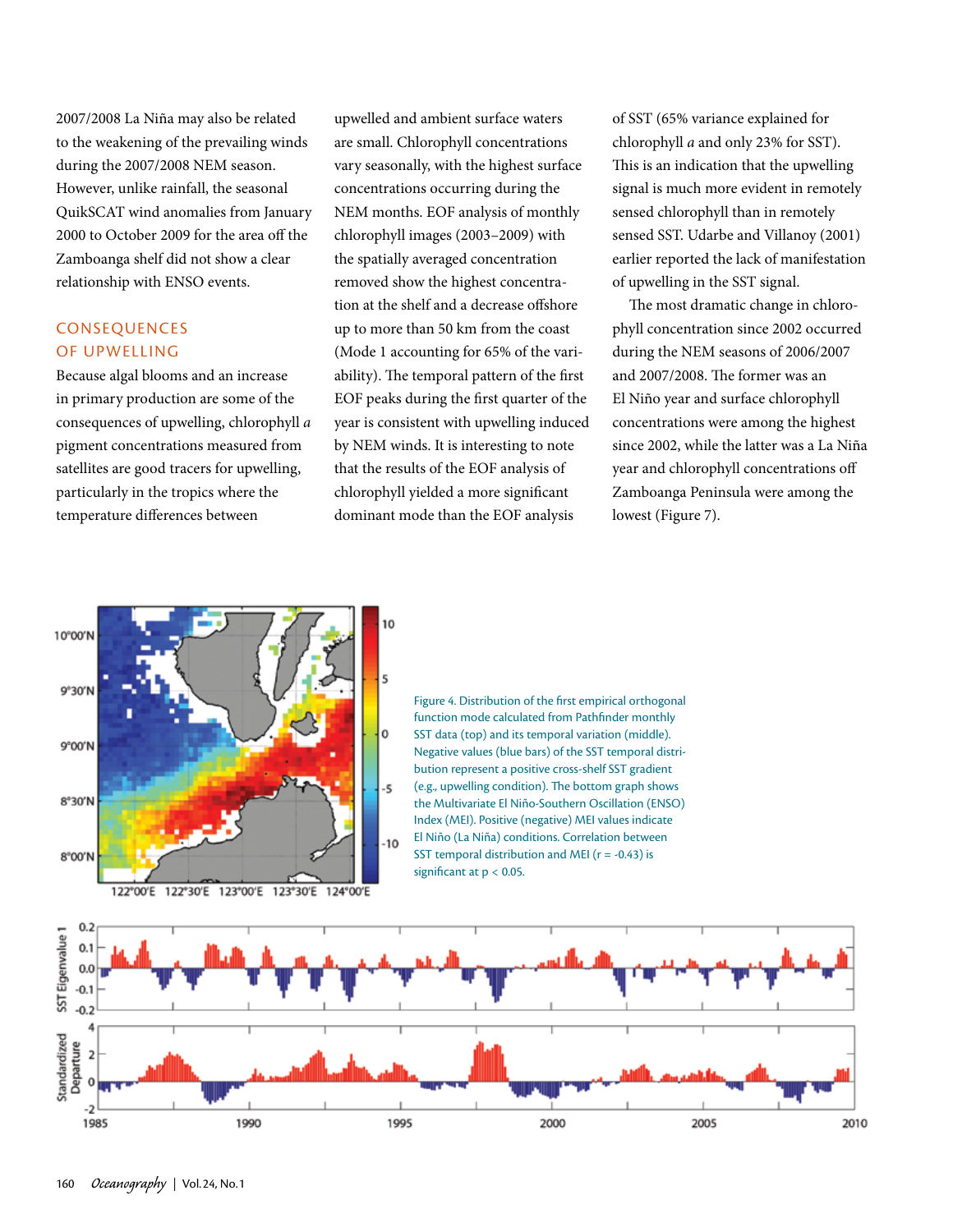## Impacts on the Sardine Fishery

Despite their small size relative to the open ocean, coastal upwelling areas are the most biologically rich (Ryther, 1969; Botsford et al., 2006). In productive upwelling systems, the intermediate trophic level is often dominated by small pelagic plankton-feeding species that play a critical role in upwelling trophic dynamics (Cury et al., 2000; Santos et al., 2001). Common upwelling species include sardines and anchovies. In the Zamboanga upwelling, the dominant small pelagic species is the Indian oil sardine (*Sardinella longiceps*).

Monthly chlorophyll *a* time series for five zones from July 2002 to May 2010



Figure 5. Monthly rainfall anomaly from the area bounded by 8–8°30'N, 122°15'–123°E (top) overlain with the five-month running mean (red solid line). Rainfall data are from the Tropical Rainfall Measuring Mission (http://trmm.gsfc.nasa.gov/data\_dir/data.html). The bottom bar graph is the MEI.



Figure 6. (top panels) Salinity and density profiles from conductivity-temperaturedepth stations off the Zamboanga coast from the Intensive Observational Period cruises of 2008 (blue) and 2009 (IOP-09; red). (bottom panels) Surface temperature, salinity, and chlorophyll *a* concentration from the ship underway system along the cruise track off Zamboanga Peninsula during IOP-09.

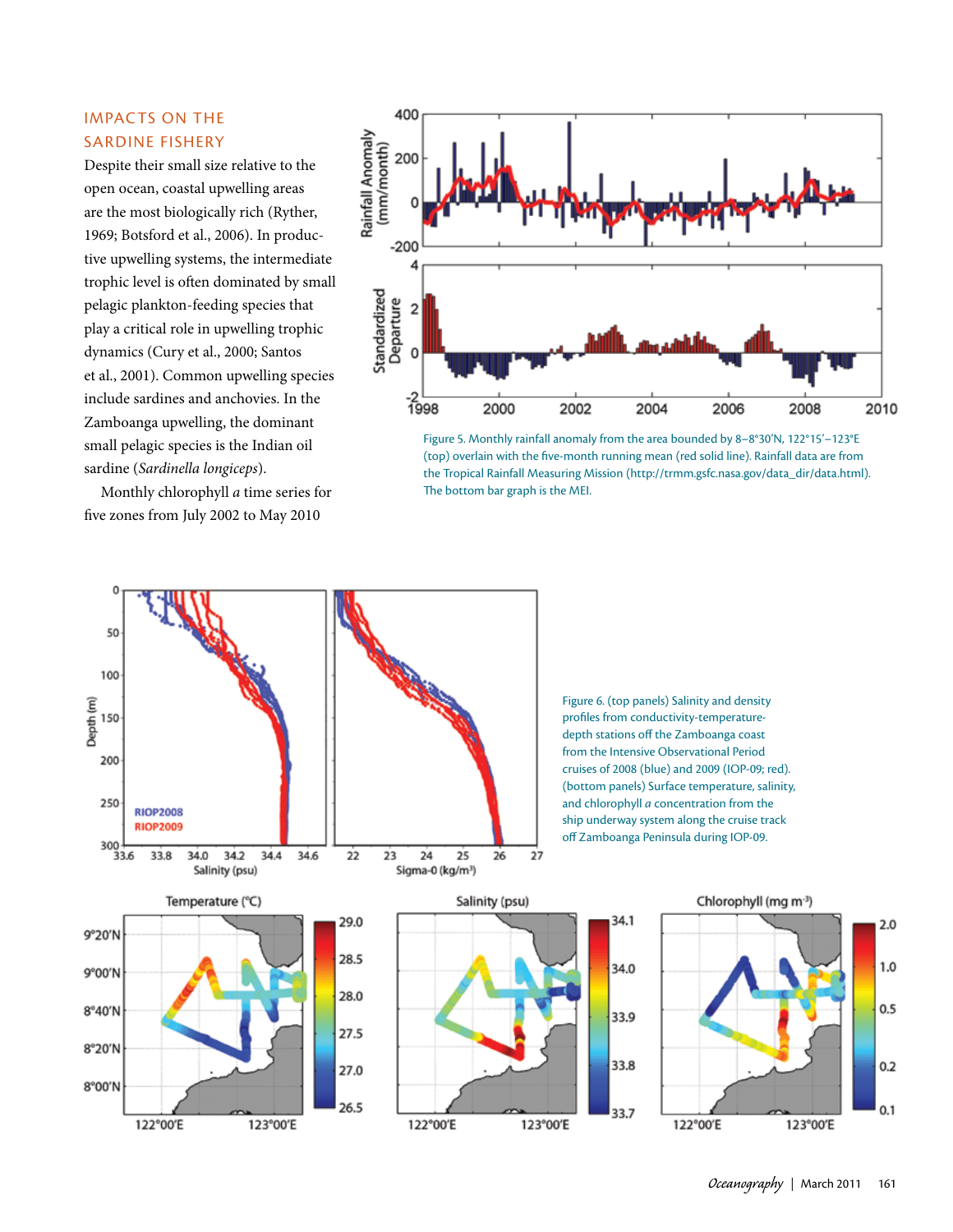



(Figure 8, upper panel) from Sindangan Bay (of Zamboanga Peninsula) and across the Bohol Sea to Butuan Bay were investigated to examine spatial and temporal changes in relation to the sardine fisheries. The data set used was derived from Level 3 MODIS Aqua.R1.1 chlorophyll *a* data through the Goddard Earth Sciences Data and Information Services Center (GES DISC) Interactive Online Visualization And aNalysis Infrastructure, (GIOVANNI; http://disc. sci.gsfc.nasa.gov/giovanni) for the period July 2002–May 2010. Acker et al. (2009)

used GIOVANNI for trend detection in river-influenced coastal regions and Thompson et al. (2009) used it for determining long-term changes in temperate Australian coastal waters. Monthly averaged chlorophyll *a* values were generated (Figure 8) for the five zones identified in Figure 7.

Zone 1 (Sindangan Bay along the northern coast of Zamboanga Peninsula) exhibited the highest chlorophyll *a* concentration (Figure 8, upper panel) followed by Zone 2 (west of Dipolog Strait). Chlorophyll *a* concentrations in the Bohol Sea (Zones 3–5) were much lower. Zone 5 (Butuan Bay) exhibited the highest concentrations in the Bohol Sea, most likely due to the large riverine freshwater discharge it receives from the Agusan River, the second largest river in the Philippines (Alejandrino et al., 1976). The highest concentration occurred during the NEM season of 2006/2007 and more recently in 2009/2010. Both of these periods are El Niños. On the other hand, chlorophyll concentrations were lowest both off the Zamboanga Peninsula (Zone 1 and 2) and in the Bohol Sea during the 2007/2008 La Niña.

Butuan Bay, in the Bohol Sea, is also a sardine fishing area and is compared here to the Zamboanga upwelling to show the relationship of sardines to primary productivity. Both the Zamboanga upwelling and Butuan Bay are high-productivity areas, but the Butuan Bay primary production is probably fueled mainly by nutrients coming from the large Agusan River and possible entrainment of subsurface waters through the "double estuarine circulation" mentioned in Gordon et al. (2011) and Cabrera et al. (2011).

Sardine catch data in Sindangan Bay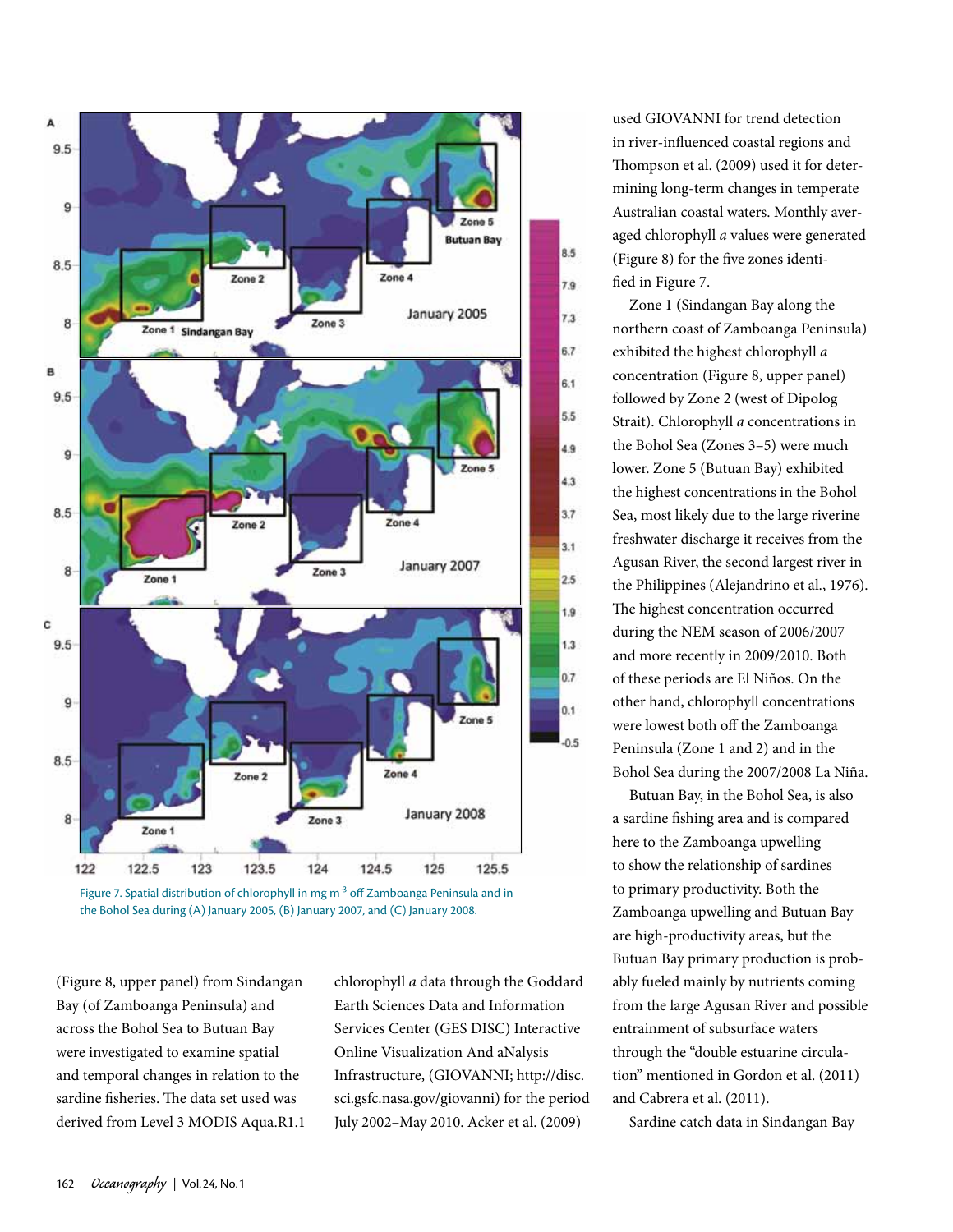(Zone 1, Zamboanga Peninsula shelf) from daily fish landing monitoring show a strong seasonality and are highly correlated to chlorophyll *a* (Figure 8, lower panel). Chlorophyll *a* values were highest during the NEM and upwelling period of December 2009 until February 2010. Sardine production in Sindangan Bay was also correspondingly strongly seasonal, with a pronounced peak from January to February (Figure 8).

High annual production from sardine fisheries motivated the rapid growth of the sardine postharvest industry in Sindangan Bay in the early 1980s. The collective memory of fishers and postharvest investors pointed to the greatest abundance of sardine in 2007, which coincided with the phenomenal spike in chlorophyll *a* concentration in the upwelling area (Figure 8). In 2008, fishers observed a remarkable decline in the abundance of Indian oil sardines (*S. longiceps)* in the Zamboanga upwelling. Many sardine postharvest operators noted that the decline in available fresh sardines started in 2008/2009. These anecdotal accounts seem to coincide with the decline in sea surface chlorophyll *a* concentration recorded around the upwelling zone from April 2007 to November 2009 (Figure 8). The causes for the decline are still not well understood but may be related either to shifts in the exploitation level and/ or modulation of upwelling by either monsoon or rainfall variability associated with ENSO. In contrast, a relative increase in sardine catch has been noted in Butuan Bay, coinciding with a modest increase in chlorophyll concentration (Figure 8, bottom panel).

The variability in the upwelling-driven productivity of Zone 1 and Zone 2,

relative to Butuan Bay, can exert a large influence on sardine fishery production and spatial distribution in these areas. Sindangan Bay in particular can be more vulnerable to interannual fluctuations in both primary production and availability of small pelagics than those seen in other coastal upwelling systems (e.g., Rykaczewski and Checkley, 2008; Pérez et al., 2010). During the 2007/2008 NEM season, the significant decrease in sardine catch in Sindangan Bay coincided with a decline in chlorophyll *a*. Fishers shifted operations to the Bohol Sea (in particular, Butuan Bay) and during the 2009/2010 season, the sardine landed catch in Butuan increased to a peak of about 250 tons in December 2009 (Figure 8, lower panel). Chlorophyll concentrations in Butuan Bay also



Figure 8. Chlorophyll time series for five zones from July 2002 to January 2010. Panel A (top) represents Zone 1 (Sindangan Bay) and Zone 5 (Butuan Bay); Panel B (middle) consists of Zones 2, 3, and 4. The bottom panel shows chlorophyll values (in mg  $m^{-3}$ ) and landed sardine catch (in metric tons) in Sindangan Bay and Butuan Bay from May 2009 to May 2010.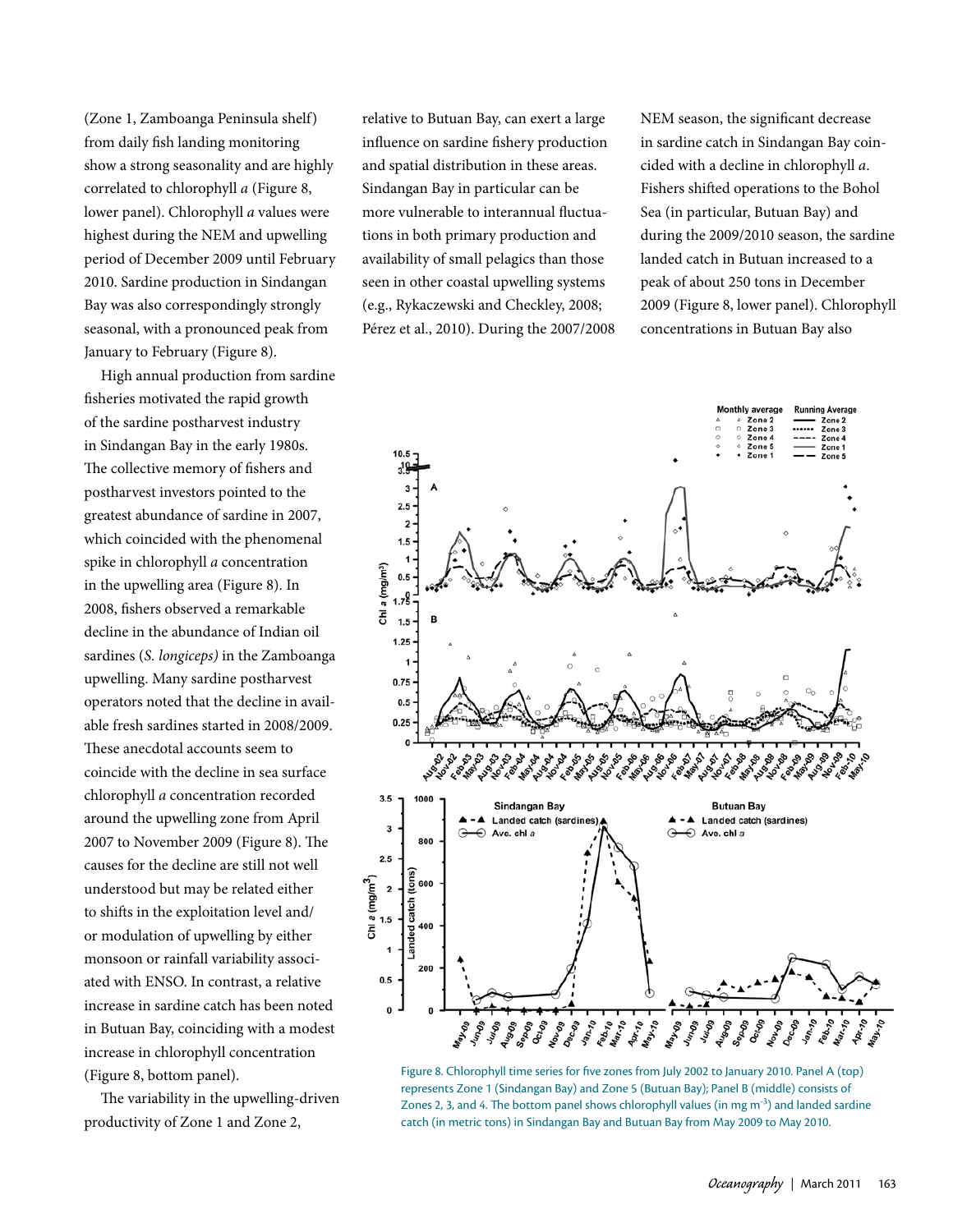peaked during the same month. In the meantime, the Zamboanga sardine catch in Sindangan Bay during the 2009/2010 season also increased to more than four times the landed catch in Butuan and peaked at the same time the chlorophyll *a* concentrations were highest.

Except for tuna, long-term fishery data in the Philippines for specific fish groups are not available. To determine interannual variations, especially in relation to the upwelling off the coast of Zamboanga, we make use of first quarter (JFM) municipal fisheries production for Zamboanga del Norte province from 1998–2009 (http://www.bas.gov.ph). The assumption here is that the majority of the fish catch landed in Zamboanga del Norte ports from January to March is sardines, and is based on one-year fish catch landing monitoring data

(recent work of author de Guzman). By definition, the municipal fishery involves the use of small fishing vessels (< 3 gross tons) within 15 km of the coast. Limiting the data presented here to the first quarter municipal fish production (accounting for 75% of the total Zamboanga del Norte fishery) will most likely reflect the variation in landed sardine catch from the upwelling area (Figure 9). Although the small number of data points in the time series does not make the relationship between ENSO and catch data statistically significant, it is interesting to note that the sardine fishing seasons with the two highest landed fish catches occurred during El Niño years (2004/2005 and 2006/2007) while the two lowest fish catches occurred during La Niña years (1999/2000 and 2007/2008). Thus, there



Figure 9. Historical data on the marine municipal fisheries production for Zamboanga del Norte province ports during the northeast monsoon (NEM). Data are from the Philippine Bureau of Agricultural Statistics (http://www.bas.gov.ph, fishery production database accessed in August 2010). The assumption that sardines comprise the majority of fish catch during NEM is based on fish catch monitoring data along the northern coast of Zamboanga Peninsula. Bar colors represent ENSO phases during the NEM season.

appears to be a connection between fish catch and ENSO wherein landed fish catch is low during La Niña years and high during El Niño years. A much more robust data set is needed to show this relationship with confidence. Other data sets, such as sardine production data from sardine bottling factories in the area, will be obtained and analyzed.

### Summary and Conclusions

A major upwelling regime exists off the northern coast of Zamboanga Peninsula in the Philippine Archipelago. Upwelling is driven by NEM winds, which are directed toward the southwest from December to March. The NEM winds blow alongshore roughly parallel to the northern coast of Zamboanga; thus, the upwelling is driven mainly by offshore Ekman transport and possibly enhanced Ekman pumping from topographic positive wind stress curl, particularly where the coasts have sharp bends. Upwelling intensity seems to be modulated by ENSO, as shown by the negative correlation between SST and MEI, and is likely influenced by rainfall anomalies. Excessive rainfall during La Niña freshens the surface layer and increases near-surface stratification, hampering upwelling. Satellite measurements of chlorophyll *a* and SST reveal upwelling weakening during the 2007/2008 La Niña and strengthening during the 2006/2007 El Niño, and more recently in 2009–2010, despite the notion of strong (weak) monsoons driving a stronger (weaker) upwelling during La Niña (El Niño).

An important consequence of the upwelling along Zamboanga Peninsula is the relatively large sardine fishery. Monitored sardine landing data from 2009–2010 show a remarkable